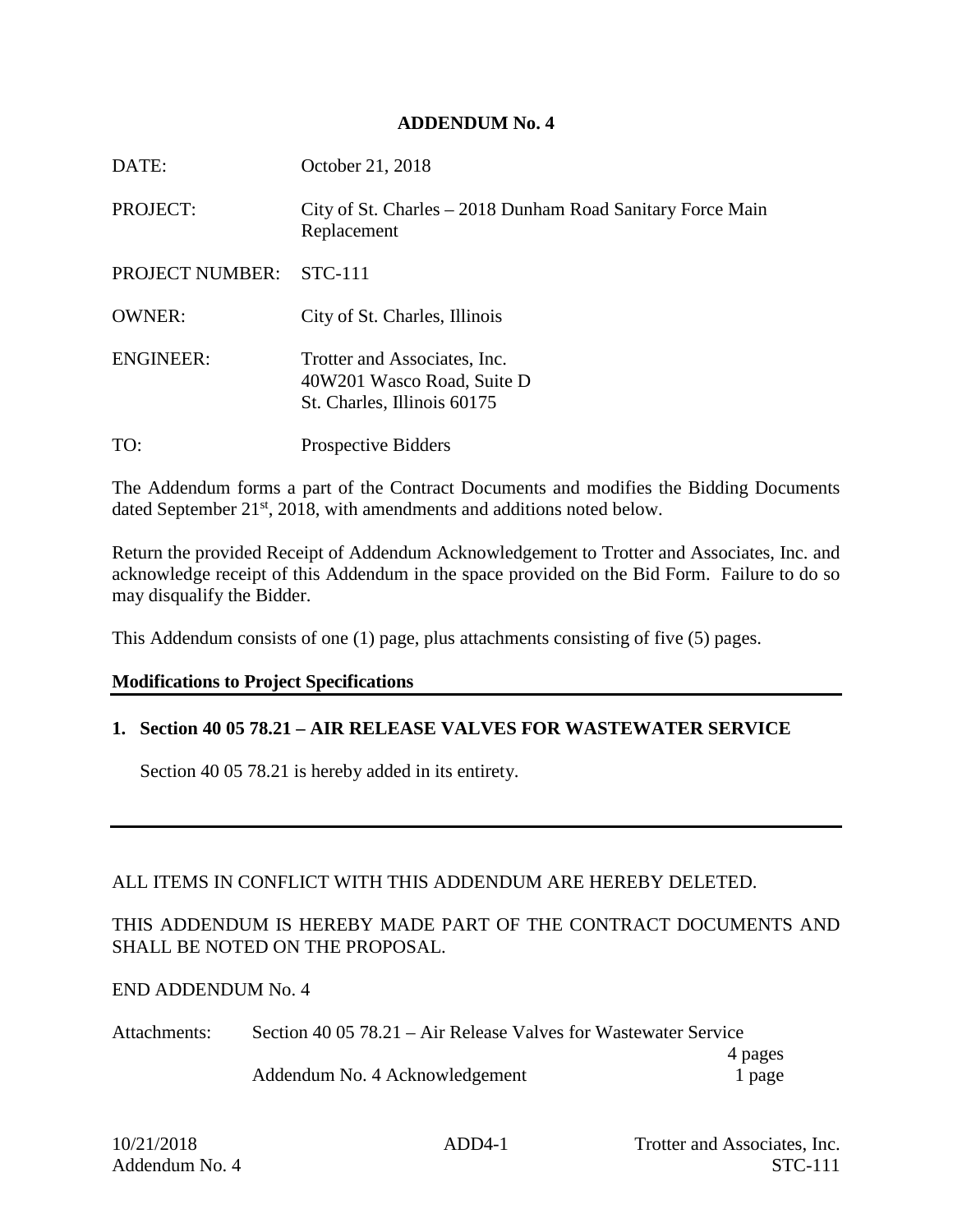## **SECTION 40 05 78.21 ADM4 - AIR RELEASE VALVES FOR WASTEWATER SERVICE**

## PART 1 - GENERAL

## 1.1 SUMMARY

- A. Section Includes: Air release valves for wastewater treatment facilities.
- B. Related Requirements:
	- 1. Section 09 96 00 High-Performance Coatings.<br>2. Section 40 05 07 Pipe Support Systems.
	- Section 40 05 07 Pipe Support Systems.
	- 3. Section 40 05 51 Common Requirements for Process Valves.
	- 4. Section 40 42 00 Pipe, Duct and Equipment Insulation.

## 1.2 COORDINATION

- A. Section 01 30 00 Administrative Requirements: Requirements for coordination.
- B. Coordinate Work of this Section with installation of process piping.

#### 1.3 SUBMITTALS

- A. Section 01 33 00 Submittal Procedures: Requirements for submittals.
- B. Product Data: Submit manufacturer catalog information.
- C. Shop Drawings: Indicate on assembly Drawings materials, dimensions, weights, and end connections.

## 1.4 CLOSEOUT SUBMITTALS

- A. Section 01 70 00 Execution and Closeout Requirements: Requirements for submittals.
- B. Project Record Documents: Record actual locations of air release valves.

## 1.5 QUALIFICATIONS

- A. Manufacturer: Company specializing in manufacturing products specified in this Section with minimum ten years' documented experience.
- B. Installer: Company specializing in performing Work of this Section with minimum three years' documented experience and approved by manufacturer.

October 21, 2018 40 05 78.21 ADM4 - 1 Trotter & Associates, Inc.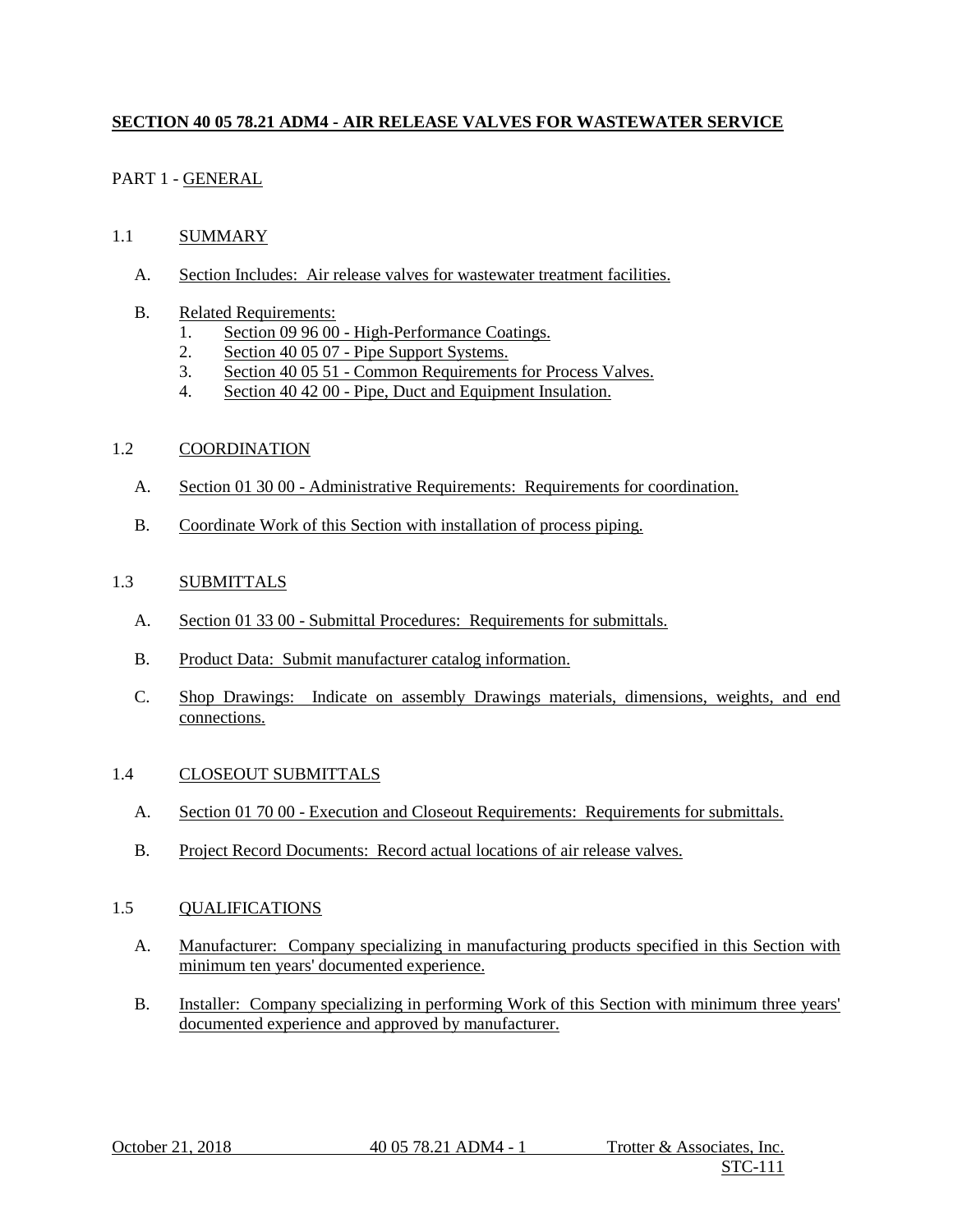#### 1.6 DELIVERY, STORAGE, AND HANDLING

A. Section 01 60 00 - Product Requirements: Requirements for transporting, handling, storing, and protecting products.

## 1.7 EXISTING CONDITIONS

- A. Field Measurements:
	- 1. Verify field measurements prior to fabrication.
	- 2. Indicate field measurements on Shop Drawings.

#### 1.8 WARRANTY

- A. Section 01 70 00 Execution and Closeout Requirements: Requirements for warranties.
- B. Furnish five-year manufacturer's warranty for air release valves.

#### PART 2 - PRODUCTS

#### 2.1 AIR RELEASE VALVES FOR WASTEWATER SERVICE

- A. Manufacturers:
	- 1. APCO ASU Combination Air Valve.
	- 2. Substitutions: As specified in Section 01 60 00 Product Requirements.
- B. Description:
	- 1. Stems and Bodies: Long-float type to minimize clogging.
	- 2. Furnish combination air valve, inlet shutoff valve, and discharge pipe extension.

## C. Materials:

- 1. Body and Cover: 316 stainless steel.
- 2. Float, Shaft, Seat, and Trim: Type 316 stainless steel.
- D. Working Pressure:
	- 1. 1.2 to 6 IN with SCAV body: 2-150 psig.
	- 2. 1 to 4 IN with threaded inlet on CAV body: 2-300 psig.
	- 3. 1 To 4 IN with threaded inlet on CAV body: 2-300 psig.
- E. Size: As indicated on Drawings.
- F. End Connections: Threaded or flanged as indicated on Drawings.

October 21, 2018 40 05 78.21 ADM4 - 2 Trotter & Associates, Inc.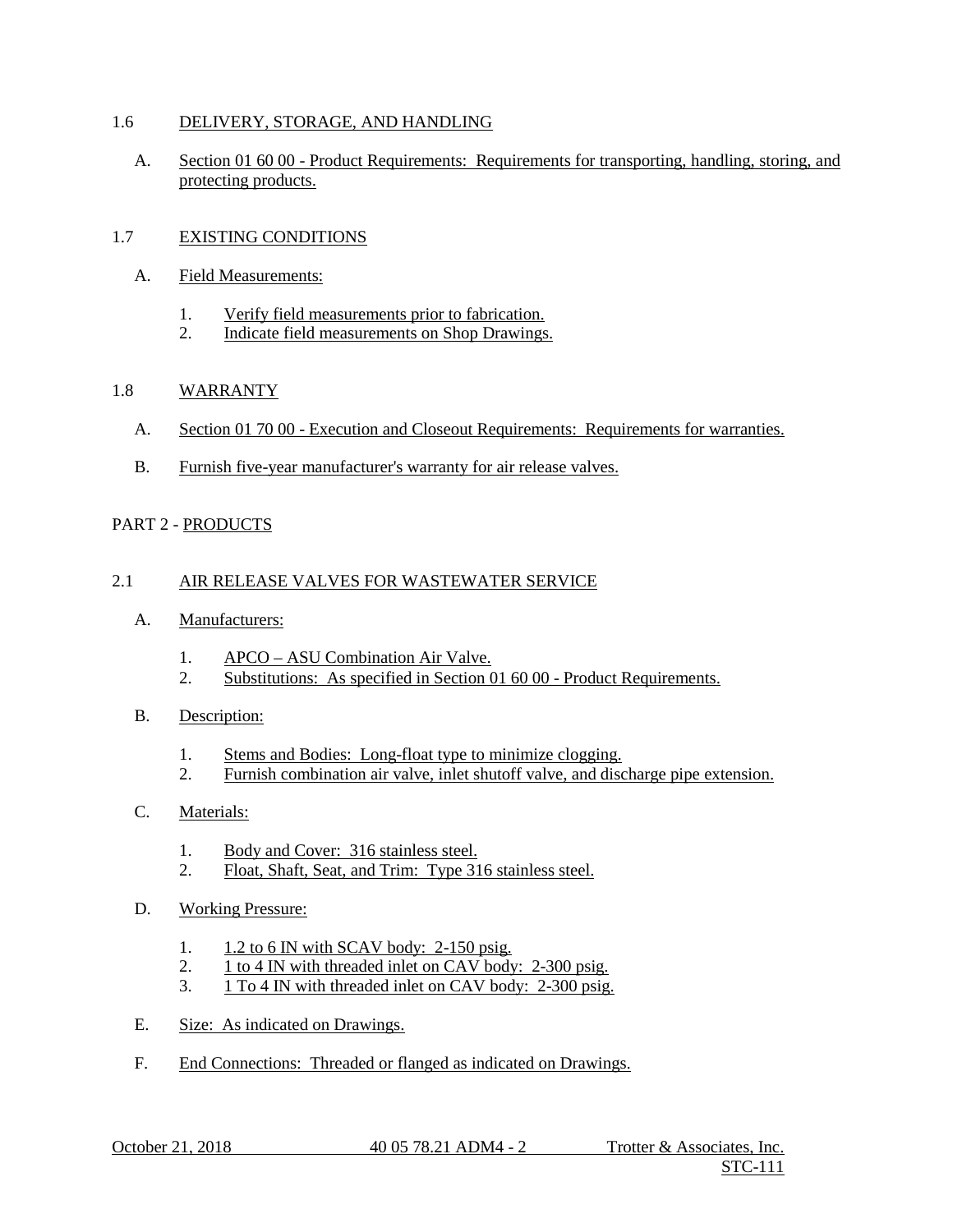#### 2.2 FINISHES

A. Prepare piping appurtenances for field finishes as specified in Section 09 96 00 - High-Performance Coatings.

#### 2.3 SOURCE QUALITY CONTROL

- A. Section 01 40 00 Quality Requirements: Requirements for testing, inspection, and analysis.
- B. Provide shop inspection and testing of completed assembly.
- C. Certificate of Compliance:
	- 1. If fabricator is approved by authorities having jurisdiction, submit certificate of compliance indicating Work performed at fabricator's facility conforms to Contract Documents.
	- 2. Specified shop tests are not required for Work performed by approved fabricator.

#### PART 3 - EXECUTION

#### 3.1 EXAMINATION

- A. Section 01 70 00 Execution and Closeout Requirements: Requirements for installation examination.
- B. Verify that field dimensions are as indicated on Drawings.
- C. Inspect existing flanges for nonstandard bolthole configurations or design, and verify that new pipe and flanges mate properly.

#### 3.2 PREPARATION

- A. Section 01 70 00 Execution and Closeout Requirements: Requirements for installation preparation.
- B. Thoroughly clean end connections before installation.
- C. Close pipe and equipment openings with caps or plugs during installation.
- D. Cleaning: Clean surfaces to remove foreign substances.

#### 3.3 INSTALLATION

- A. According to manufacturer instructions.
- B. Provide access for operation, removal, and maintenance, and to avoid discharge to occupied areas or other equipment.

| October 21, 2018 | 40 05 78.21 ADM4 - 3 | Trotter & Associates, Inc. |
|------------------|----------------------|----------------------------|
|                  |                      | <b>STC-111</b>             |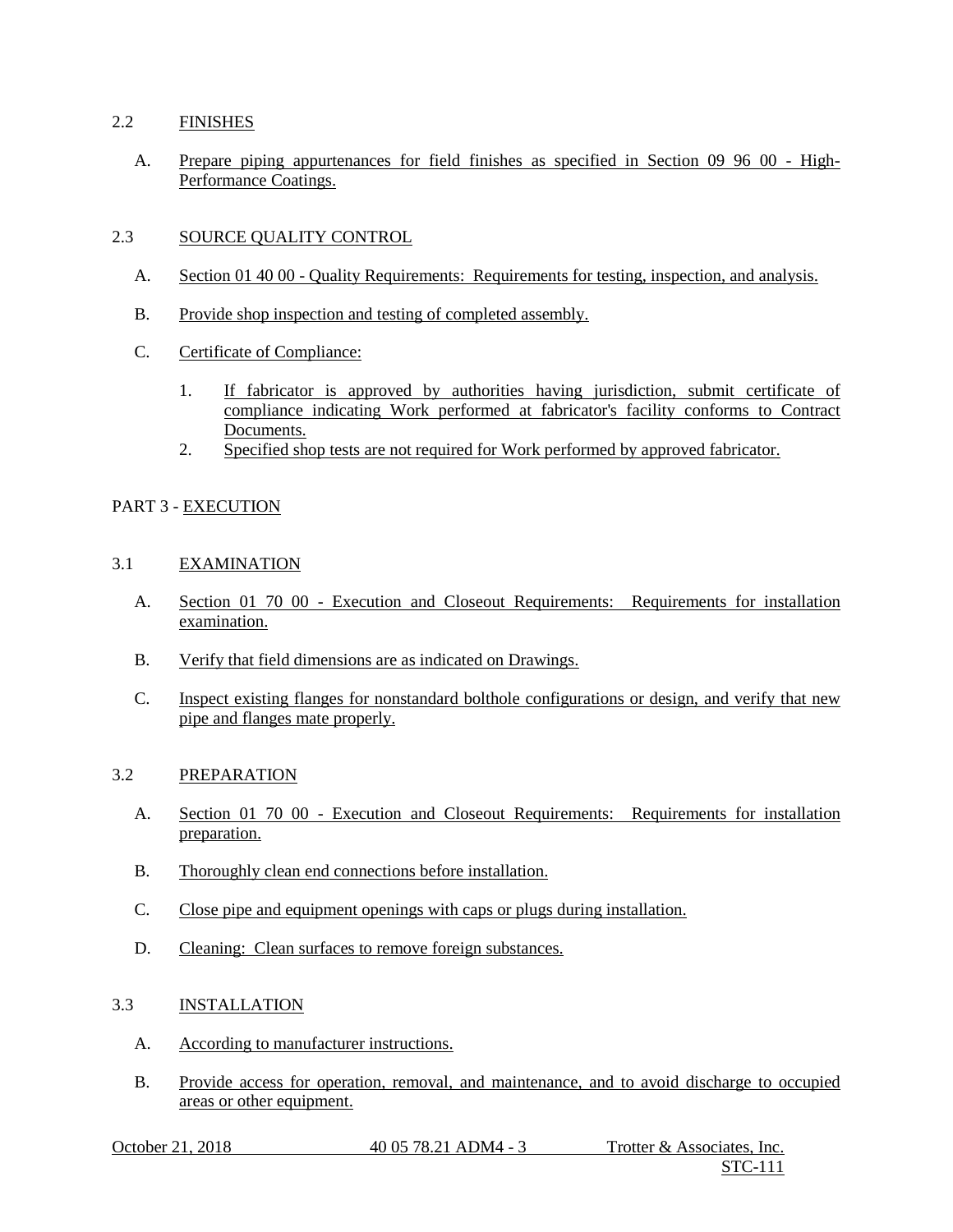#### 3.4 FIELD QUALITY CONTROL

- A. Section 01 40 00 Quality Requirements: Requirements for inspecting and testing.
- B. Section 01 70 00 Execution and Closeout Requirements: Requirements for testing, adjusting, and balancing.
- C. Inspect for interferences and proper supports.
- D. Testing:
	- 1. As specified in Section 40 05 51 Common Requirements for Process Valves.<br>2. Demonstrate operation without undue noise or vibration.
	- Demonstrate operation without undue noise or vibration.
- E. Manufacturer Services: Furnish services of manufacturer's representative experienced in installation of products furnished under this Section for not less than 8 HRS on Site for installation, inspection, startup, field testing, and instructing Owner's personnel in operation and maintenance of equipment.
- F. Equipment Acceptance:
	- 1. Adjust, repair, modify, or replace components failing to perform as specified and rerun tests.
	- 2. Make final adjustments to equipment under direction of manufacturer's representative.
	- 3. Repair damaged coatings with material equal to original coating.
- G. Furnish installation certificate from equipment manufacturer's representative attesting that equipment has been properly installed and is ready for startup and testing.

## 3.5 CLEANING

- A. Section 01 70 00 Execution and Closeout Requirements: Requirements for cleaning.
- B. Keep interior of air release valves clean as installation progresses.

#### 3.6 DEMONSTRATION

- A. Section 01 70 00 Execution and Closeout Requirements: Requirements for demonstration and training.
- B. Demonstrate equipment startup, shutdown, routine maintenance, and emergency repair procedures to Owner's personnel. **END OF SECTION 40 05 78.21**